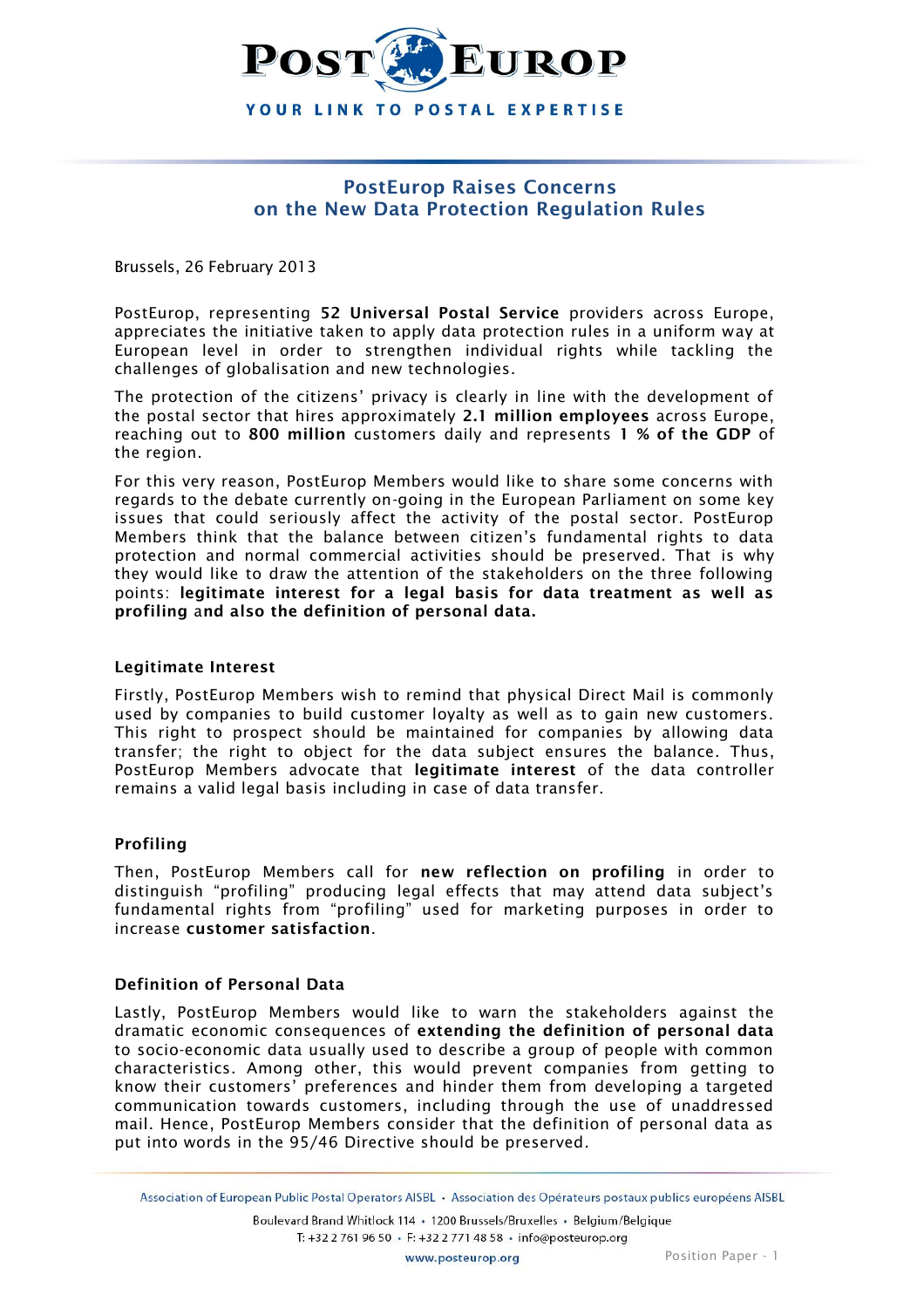

Over regulation of printed Direct Mail would impair the economic growth of the European Union and unduly hit the postal sector, already struggling with declining volumes.

PostEurop Members, who are keenly interested in the subject and supporting the recast of the data protection rules, will follow with great attention the extremely useful debates. They thank you for your time and kind consideration and remain fully at your disposal, should you wish to further discuss these issues.

| Country            | <b>Public Postal Operators</b>   |
|--------------------|----------------------------------|
| Austria            | Österreichische Post AG          |
| Belgium            | bpost                            |
| <b>Bulgaria</b>    | <b>Bulgarian Post</b>            |
| Cyprus             | <b>Cyprus Post</b>               |
| Czech Republic     | Česká Pošta                      |
| Denmark            | Post Danmark A/S -               |
| Estonia            | Eesti Post Ltd                   |
| Finland            | Itella Oyj                       |
| France             | Groupe La Poste                  |
| Germany            | Deutsche Post AG                 |
| Greece             | Hellenic Post - ELTA S.A.        |
| Hungary            | Magyar Posta                     |
| Iceland            | Islandspóstur hf                 |
| Ireland            | An Post                          |
| Italy              | Poste Italiane S.p.A.            |
| Latvia             | Latvijas Pasts                   |
| Liechtenstein      | Liechtenstein Post               |
| Lithuania          | AB Lietuvos paštas               |
| Luxembourg         | <b>EPT Luxembourg</b>            |
| Malta              | MaltaPost p.l.c.                 |
| Netherlands        | Postnl                           |
| Norway             | Posten Norge AS                  |
| Poland             | Poczta Polska                    |
| Portugal           | CTT - Correios de Portugal, S.A. |
| Romania            | C.N. Posta Romana S.A.           |
| Slovakia           | Slovenská pošta, a. s.           |
| Slovenia           | Pošta Slovenije                  |
| Spain              | Correos y Telégrafos S.A.        |
| Sweden             | Posten AB                        |
| United Kingdom     | Royal Mail Group Ltd             |
| Croatia (observer) | Hrvatska pošta d.d.              |

This position paper is supported by the following Public Postal Operators:

\_\_\_\_

Association of European Public Postal Operators AISBL • Association des Opérateurs postaux publics européens AISBL

Boulevard Brand Whitlock 114 · 1200 Brussels/Bruxelles · Belgium/Belgique T: +32 2 761 96 50 · F: +32 2 771 48 58 · info@posteurop.org